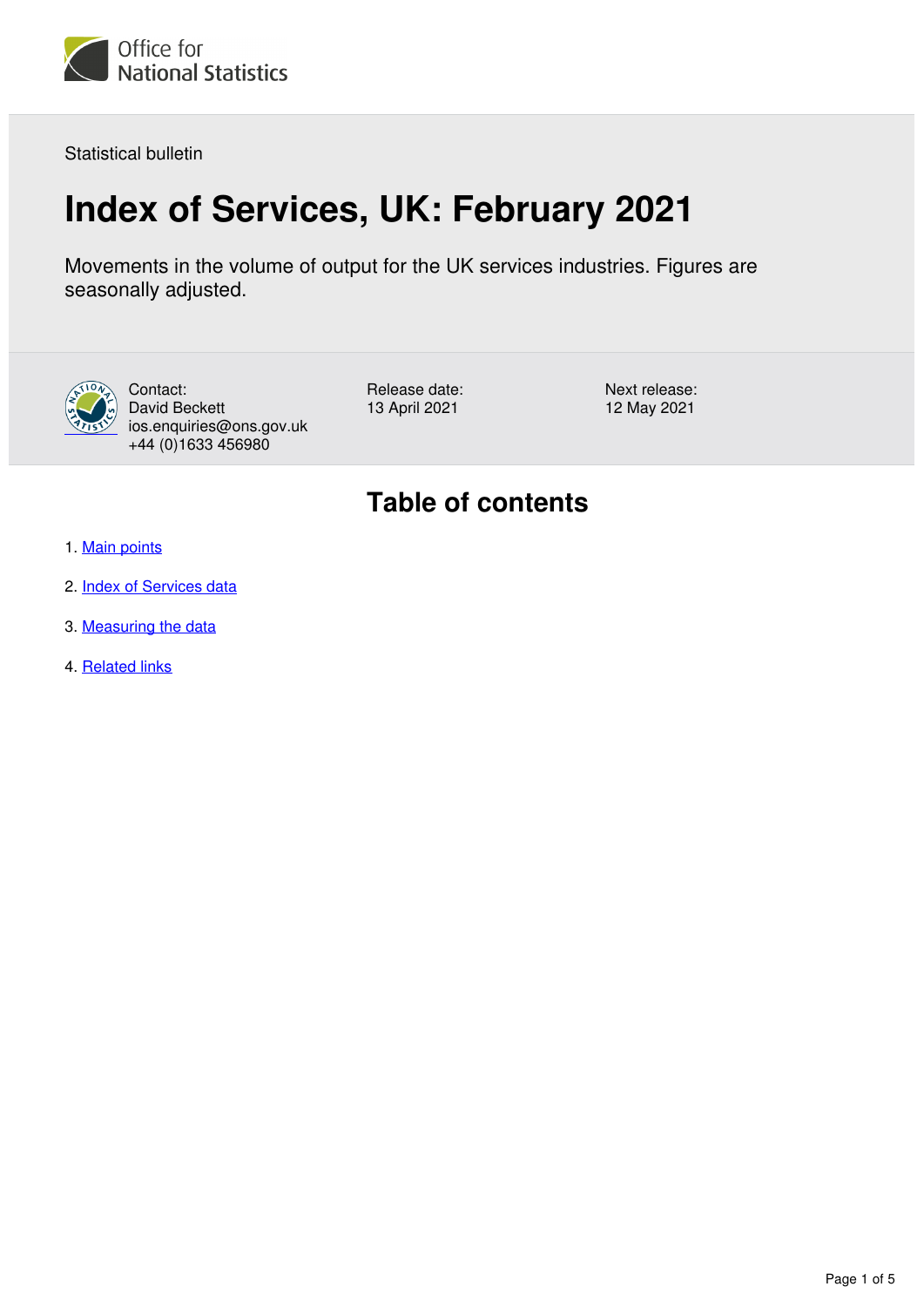## <span id="page-1-0"></span>**1 . Main points**

- Monthly services grew by 0.2% in February 2021 meaning it was 8.8% below its level in February 2020, the last month of "normal" trading conditions prior to the coronavirus (COVID-19) pandemic.
- The growth in services in February 2021 was driven by a rise in 10 out of the 14 sectors in the Index of Services, the largest contributor to the growth being wholesale and retail trade; this was offset partially by a fall in human health and social work activities.
- Services output for the three months to February 2021 fell by 1.9% compared with the three months to November 2020; this was led by education, which fell by 13.8%.
- Services output for the three months to February 2021 fell by 8.3% compared with the three months to February 2020; this was led by accommodation and food service activities, which fell by 56.1%.
- The coronavirus (COVID-19) pandemic had a significant negative impact on output of the services industries during February 2021; for further and detailed analysis of the effect on our monthly Index of Services estimate, please see our article Coronavirus and the impact on output in the UK economy, UK: [February 2021](https://www.ons.gov.uk/economy/grossdomesticproductgdp/articles/coronavirusandtheimpactonoutputintheukeconomy/february2021), published today (13 April 2021).

### <span id="page-1-1"></span>**2 . Index of Services data**

[Index of Services time series](https://www.ons.gov.uk/economy/economicoutputandproductivity/output/datasets/indexofservices) Dataset | Dataset ID: IOS1 | Released 13 April 2021 Monthly movements in output for the services industries: distribution, hotels and restaurants; transport, storage and communication; business services and finance; and government and other services.

[Monthly Business Survey turnover of services industries](https://www.ons.gov.uk/economy/economicoutputandproductivity/output/datasets/monthlybusinesssurveymbsturnoverofservicesindustries)

Dataset | Released 13 April 2021 Monthly Business Survey services industries' total turnover; current price and non-seasonally adjusted, UK.

[Index of Services, main components and sectors to four decimal places](https://www.ons.gov.uk/economy/economicoutputandproductivity/output/datasets/indexofservicesandmaincomponentsto4dp)

Dataset | Released 13 April 2021 Monthly historical movements in output for services and their industry components, by chained volume indices of gross value added, UK.

[Index of Services revisions triangles](https://www.ons.gov.uk/economy/economicoutputandproductivity/output/datasets/indexofservicesrevisionstriangles)

Dataset | Released 13 April 2021 Monthly chained volume indices in gross value added for services and its main components.

All data related to the Index of Services are available on the Related data page.

## <span id="page-1-2"></span>**3 . Measuring the data**

### **Data sources and collection**

The Index of Services (IoS) is compiled using data from several different sources: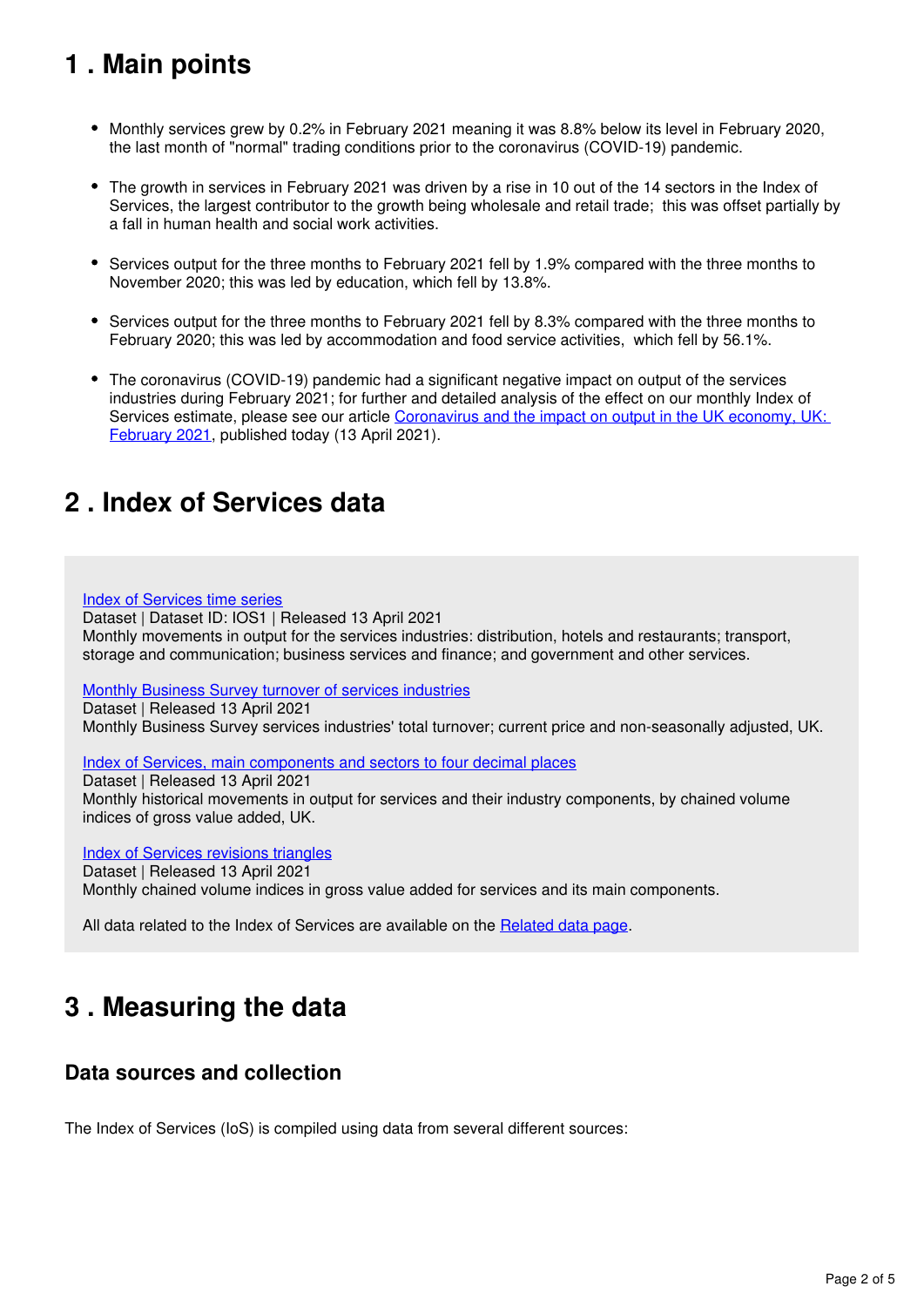- ONS: Monthly Business Survey (44.4%)
- ONS: Retail Sales Inquiry (6.4%)
- ONS: Government Expenditure (20.1%)
- ONS: Households' Expenditure (15.3%)
- ONS: Finance Expenditure (7.8%)
- $\bullet$ Other (5.9%)

The Monthly Business Survey (MBS) data are published alongside this release in [MBS turnover in services](https://www.ons.gov.uk/economy/economicoutputandproductivity/output/datasets/monthlybusinesssurveymbsturnoverofservicesindustries)  [industries.](https://www.ons.gov.uk/economy/economicoutputandproductivity/output/datasets/monthlybusinesssurveymbsturnoverofservicesindustries)

Data relating to the retail industry are broadly comparable with [Retail sales, Great Britain: February 2021,](https://www.ons.gov.uk/businessindustryandtrade/retailindustry/bulletins/retailsales/february2021) published on 26 March 2021.

For further information on what is included within Other, please see the [GDP\(o\) data sources catalogue.](https://www.ons.gov.uk/economy/grossdomesticproductgdp/datasets/gdpodatasourcescatalogue)

Percentage of each data source is based on their gross value added weight. The [GDP\(o\) methods and sources](https://www.ons.gov.uk/economy/economicoutputandproductivity/output/methodologies/indexofservicesios)  [pages](https://www.ons.gov.uk/economy/economicoutputandproductivity/output/methodologies/indexofservicesios) provide more information on the data that underpin these statistics; of particular note is the [GDP\(o\) data](https://www.ons.gov.uk/economy/grossdomesticproductgdp/datasets/gdpodatasourcescatalogue)  [sources catalogue.](https://www.ons.gov.uk/economy/grossdomesticproductgdp/datasets/gdpodatasourcescatalogue)

From February 2018, Value Added Tax (VAT) data have also been included across 64 production industries for small- and medium-sized businesses. For more information, see [VAT turnover data in national accounts:](https://www.ons.gov.uk/economy/grossdomesticproductgdp/methodologies/vatturnoverdatainnationalaccountsbackgroundandmethodology)  [background and methodology.](https://www.ons.gov.uk/economy/grossdomesticproductgdp/methodologies/vatturnoverdatainnationalaccountsbackgroundandmethodology)

### **Quality and methodology**

More quality and methodology information on strengths, limitations, appropriate uses, and how the data were created is available in the Index of Services QMI.

#### **More about economy, business and jobs**

- All ONS analysis, summarised in our [economy, business and jobs roundup.](https://www.ons.gov.uk/economy/economicoutputandproductivity/output/articles/ukeconomylatest/2021-01-25)
- Explore the latest trends in employment, prices and trade in our economic dashboard[.](https://www.ons.gov.uk/economy/nationalaccounts/articles/dashboardunderstandingtheukeconomy/2017-02-22)
- $\bullet$  View all economic data.

### **End of EU exit transition period**

As the UK enters into a new Trade and Co-operation Agreement with the EU, the UK statistical system will continue to produce and publish our wide range of economic and social statistics and analysis. We are committed to continued alignment with the highest international statistical standards, enabling comparability both over time and internationally, and ensuring the general public, statistical users and decision-makers have the data they need to be informed.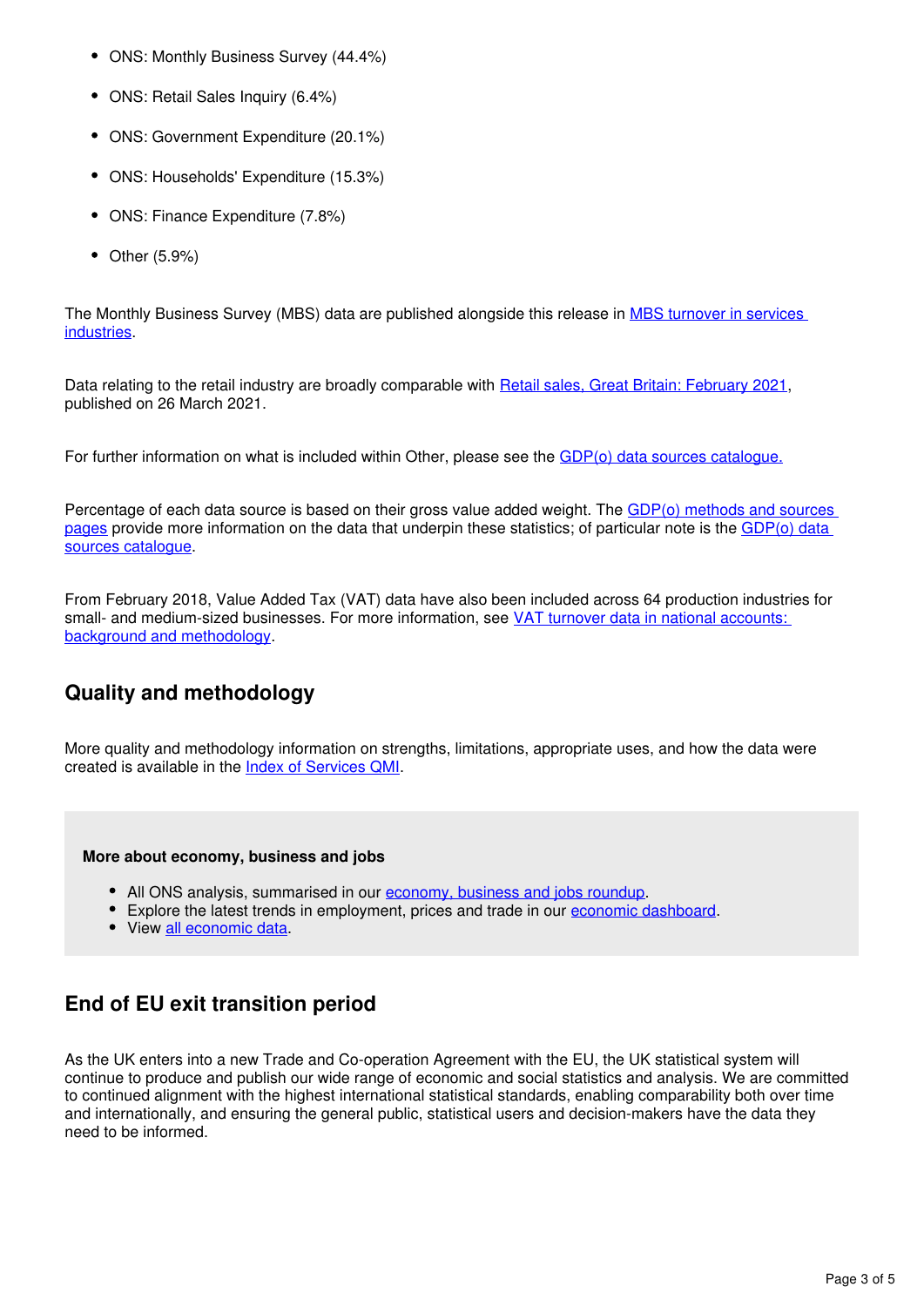Additionally, the Withdrawal Agreement outlines a need for UK gross national income (a fundamental component of the national accounts, which includes GDP) statistics to remain in line with those of other EU countries until EU budget contributions are finalised for the years in which we were a member, and making budget contributions during the transition period. To ensure this comparability during this period, the national accounts will continue to be produced according to European System of Accounts (ESA) 2010 definitions and standards until at least 2024.

As the shape of the UK's future statistical relationship with the EU becomes clearer over the coming period, the ONS is making preparations to assume responsibilities that as part of our membership of the EU, and during the transition period, were delegated to the statistical office of the EU, Eurostat. This includes responsibilities relating to international comparability of economic statistics, deciding what international statistical guidance to apply in the UK context and to provide further scrutiny of our statistics and sector classification decisions.

In applying international statistical standards and best practice to UK economic statistics, we will draw on the technical advice of experts in the UK and internationally, and our work will be underpinned by the UK's wellestablished and robust framework for independent official statistics, set out in the Statistics and Registration Service Act 2007. Further information on our proposals will be made available later this year.

### **Coronavirus (COVID-19)**

The Monthly Business Survey is fully online, meaning that business owners can log on from any location and submit their data at an appropriate time. Most other data in the Index of Services comes from within the Office for National Statistics (ONS) and therefore will be less impacted than survey data.

Our latest data and analysis on the [impact of the coronavirus \(COVID-19\) on the UK economy and population](https://www.ons.gov.uk/peoplepopulationandcommunity/healthandsocialcare/conditionsanddiseases) is now available on anew webpage. This will be the hub for all special virus-related publications, drawing on all available data.

The ONS has released a *[public statement](https://www.ons.gov.uk/news/statementsandletters/covid19andtheproductionofstatistics)* on the coronavirus (COVID-19) and the production of statistics. Specific queries must be directed to the Media Relations Office.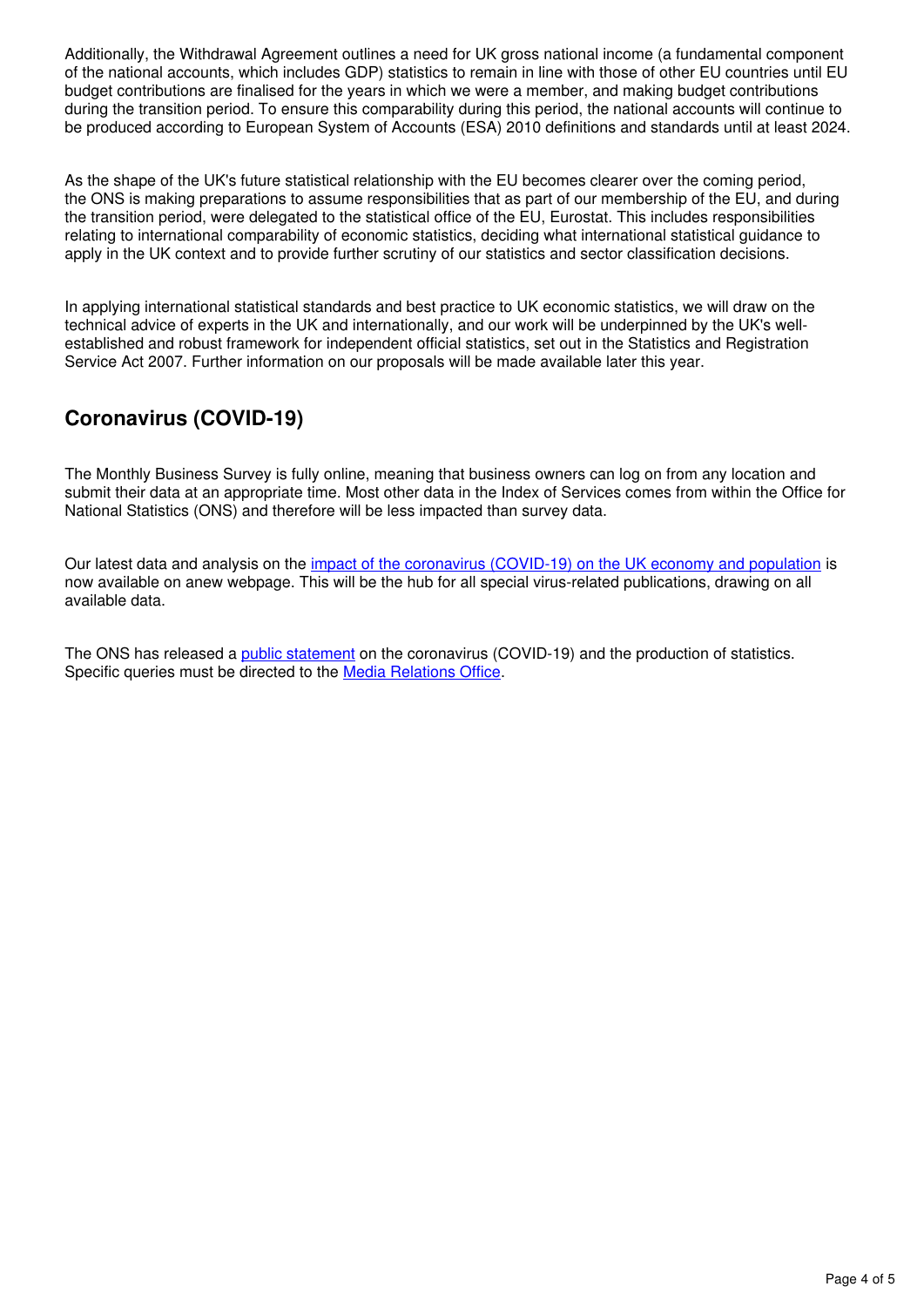## <span id="page-4-0"></span>**4 . Related links**

### [Coronavirus and the impact on output in the UK economy, UK: February 2021](https://www.ons.gov.uk/economy/grossdomesticproductgdp/articles/coronavirusandtheimpactonoutputintheukeconomy/february2021)

#### Article | Released 13 April 2021

Analysis of monthly growth for the production, services and construction industries in the UK economy between September and October 2020, highlighting the early impact from the coronavirus (COVID-19) pandemic.

#### [A comparison between official estimates of UK output and diffusion indices](https://www.ons.gov.uk/economy/nationalaccounts/uksectoraccounts/compendium/economicreview/october2019/comparingonsseconomicdatawithihsmarkitandcipspurchasingmanagersindexsurveys)

Article | Released 21 October 2019

The level of correlation between Office for National Statistics (ONS) data and IHS Markit and Chartered Institute of Procurement and Supply Purchasing Managers' Indices.

### [GDP monthly estimate, UK: February 2021](https://www.ons.gov.uk/economy/grossdomesticproductgdp/bulletins/gdpmonthlyestimateuk/february2021)

Bulletin | Released 13 April 2021

Gross domestic product (GDP) measures the value of goods and services produced in the UK. It estimates the size of and growth in the economy and includes the Index of Production (IoP), Index of Services (IoS) and construction output in Great Britain.

### [Services sector performance, UK: 2008 to 2018](https://www.ons.gov.uk/economy/economicoutputandproductivity/output/articles/servicessectoruk/2008to2018)

#### Article | Released 2 April 2019

The article details the changes that have taken place in the UK services sector from 2008 to 2018. It also looks at the differences between public sector-dominated sectors and the rest of the Index of Services (IoS) and compares the growth of individual IoS sectors in more detail.

#### [Index of Production, UK: February 2021](https://www.ons.gov.uk/economy/economicoutputandproductivity/output/bulletins/indexofproduction/february2021)

Bulletin | Released 13 April 2021

Movements in the volume of production for the UK production industries: manufacturing, mining and quarrying, energy supply, and water and waste management.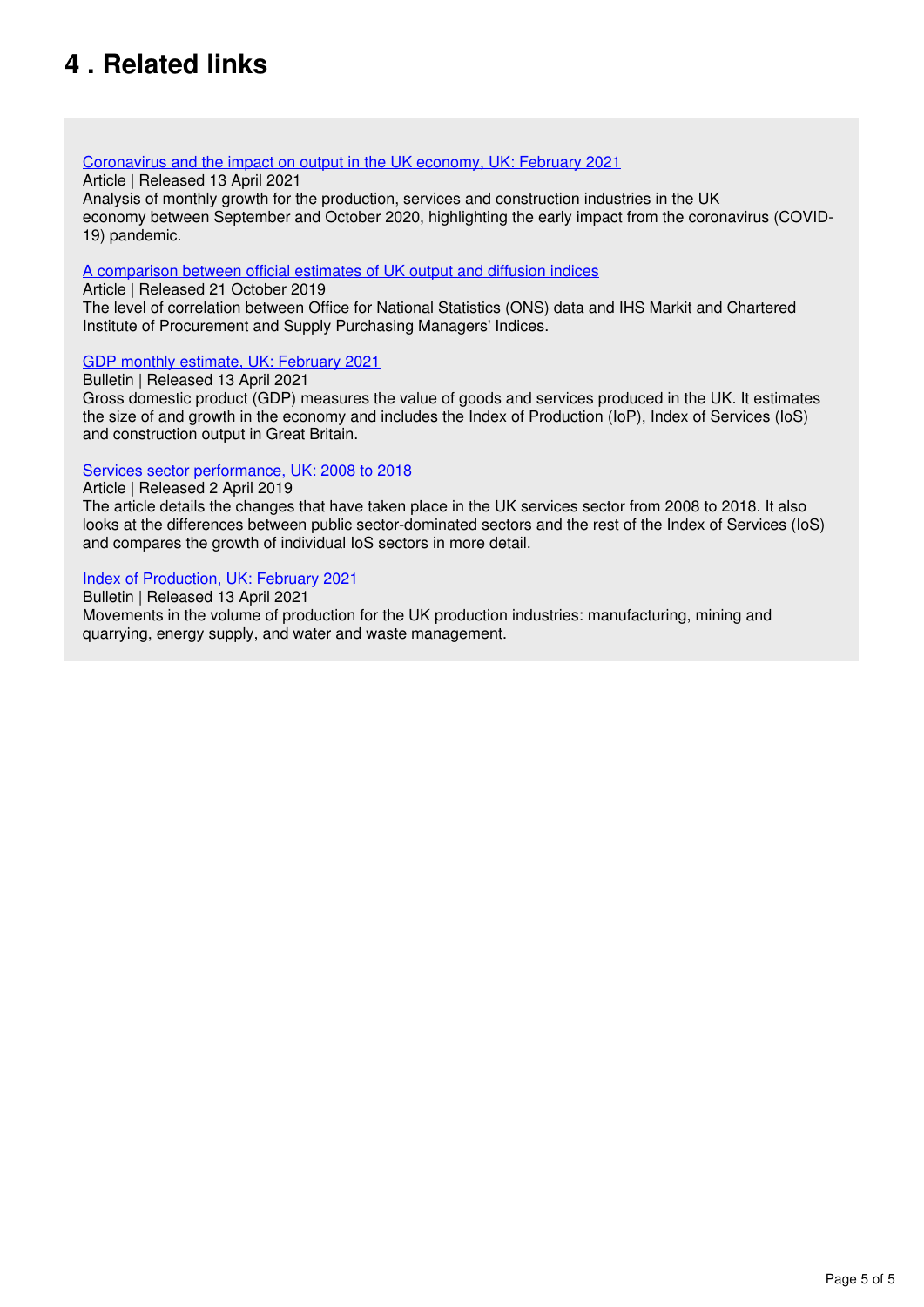#### **IOS: Index of Services**<sup>1</sup> **Chained volume indices of gross value added** <sup>2,3,4</sup> seasonally adjusted 2018 = 100 **IOS1**

|                                                 | Industry sections (SIC2007)                              |              |               |                 |          |  |
|-------------------------------------------------|----------------------------------------------------------|--------------|---------------|-----------------|----------|--|
|                                                 |                                                          |              |               |                 |          |  |
|                                                 |                                                          |              |               | <b>Business</b> | Govern-  |  |
|                                                 | Total                                                    | Distribution | Transport,    | services        | ment and |  |
|                                                 | service                                                  | hotels and   | storage and   | and             | other    |  |
|                                                 | industries                                               | restaurants  | communication | finance         | services |  |
| Section                                         | $G-T$                                                    | G and I      | H and J       | $K-N$           | $O-T$    |  |
| 2018 weights                                    | 1000                                                     | 169          | 134           | 420             | 276      |  |
|                                                 | S2KU                                                     | S2MV         | KI7B          | KI7L            | KI7T     |  |
| 2016                                            | 97.1                                                     | 95.5         | 93.8          | 97.9            | 98.7     |  |
| 2017                                            | 98.5                                                     | 97.3         | 96.7          | 98.9            | 99.4     |  |
| 2018                                            | 100.0                                                    | 100.0        | 100.0         | 100.0           | 100.0    |  |
| 2019                                            | 101.8                                                    | 102.5        | 105.2         | 100.6           | 101.7    |  |
| 2020                                            | 92.7                                                     | 87.6         | 95.5          | 95.3            | 90.5     |  |
| 2019 Q4                                         | 102.3                                                    | 102.5        | 105.6         | 100.9           | 102.7    |  |
| 2020 Q1                                         | 99.5                                                     | 97.5         | 102.3         | 100.1           | 98.5     |  |
| Q2                                              | 81.6                                                     | 64.9         | 86.2          | 90.2            | 76.6     |  |
| Q3                                              | 94.3                                                     | 97.5         | 95.5          | 94.5            | 91.7     |  |
| Q4                                              | 95.3                                                     | 90.5         | 98.0          | 96.4            | 95.4     |  |
| 2019 Dec                                        | 102.3                                                    | 102.2        | 105.2         | 101.0           | 102.9    |  |
| 2020 Jan                                        | 102.4                                                    | 102.9        | 104.3         | 101.0           | 103.3    |  |
| Feb                                             | 102.1                                                    | 102.5        | 104.2         | 100.8           | 102.6    |  |
| Mar                                             | 94.1                                                     | 87.0         | 98.5          | 98.4            | 89.6     |  |
| Apr                                             | 78.4                                                     | 53.8         | 83.3          | 89.3            | 74.4     |  |
| May                                             | 79.9                                                     | 60.8         | 84.2          | 89.0            | 75.6     |  |
| Jun                                             | 86.5                                                     | 80.2         | 91.0          | 92.2            | 79.6     |  |
| Jul                                             | 92.5                                                     | 94.4         | 95.2          | 93.8            | 87.8     |  |
| Aug                                             | 94.6                                                     | 100.3        | 95.2          | 94.2            | 91.5     |  |
| Sep                                             | 96.0                                                     | 97.7         | 96.0          | 95.5            | 95.6     |  |
| Oct                                             | 96.8                                                     | 96.4         | 98.8          | 96.4            | 96.8     |  |
| Nov                                             | 93.9                                                     | 85.7         | 97.7          | 95.8            | 94.2     |  |
|                                                 | 95.2                                                     | 89.6         | 97.6          | 96.9            |          |  |
| Dec                                             |                                                          |              |               |                 | 95.1     |  |
| 2021 Jan                                        | 92.9                                                     | 81.4         | 97.6          | 96.0            | 92.9     |  |
| Feb                                             | 93.1                                                     | 84.0         | 96.5          | 96.3            | 92.0     |  |
| Percentage change, latest year on previous year | S222                                                     | S243         | <b>KI77</b>   | KI7G            | KI7O     |  |
| 2016                                            | 1.6                                                      | 3.1          | 2.4           | 2.4             | $-0.8$   |  |
| 2017                                            | 1.4                                                      | 1.8          | 3.1           | 1.0             | 0.7      |  |
| 2018                                            | 1.6                                                      | 2.8          | 3.4           | 1.1             |          |  |
|                                                 |                                                          |              |               |                 | 0.6      |  |
| 2019                                            | 1.8                                                      | 2.5          | 5.2           | 0.6             | 1.7      |  |
| 2020                                            | $-9.0$                                                   | $-14.5$      | $-9.2$        | $-5.3$          | $-11.0$  |  |
|                                                 | Percentage change, latest month on same month a year ago |              |               |                 |          |  |
|                                                 | S26Q                                                     | <b>S28R</b>  | KI7A          | KI7I            | KI7Q     |  |
| 2019 Dec                                        | 1.4                                                      | 1.5          | $1.1$         | 0.8             | 2.4      |  |
| 2020 Jan                                        | 1.2                                                      | 0.9          | $-0.2$        | 0.9             | 2.7      |  |
| Feb                                             | 0.7                                                      | 0.4          | $-0.1$        | 0.5             | 1.8      |  |
| Mar                                             | $-7.2$                                                   | $-15.0$      | $-5.5$        | $-1.8$          | $-11.4$  |  |
| Apr                                             | $-22.7$                                                  | $-47.5$      | $-20.7$       | $-10.7$         | $-26.4$  |  |
| May                                             | $-21.2$                                                  | $-40.6$      | $-19.5$       | $-11.1$         | $-25.3$  |  |
| Jun                                             | $-15.0$                                                  | $-21.8$      | $-13.7$       | $-8.2$          | $-21.6$  |  |
| Jul                                             | $-9.4$                                                   | $-8.1$       | $-10.2$       | $-7.1$          | $-13.5$  |  |
| Aug                                             | $-7.4$                                                   | $-2.2$       | $-9.6$        | $-6.9$          | $-10.3$  |  |
| Sep                                             | $-6.0$                                                   | $-4.7$       | $-9.6$        | $-5.2$          | $-6.3$   |  |
| Oct                                             | $-5.5$                                                   | $-6.4$       | $-7.4$        | $-4.7$          | $-5.4$   |  |
| Nov                                             | $-8.1$                                                   | $-16.4$      | $-7.0$        | $-4.8$          | $-8.4$   |  |
| Dec                                             | $-6.9$                                                   | $-12.4$      | $-7.2$        | $-4.1$          | $-7.6$   |  |
| 2021 Jan                                        | $-9.3$                                                   | $-20.9$      | $-6.4$        | $-4.9$          | $-10.1$  |  |
| Feb                                             | $-8.8$                                                   | $-18.1$      | $-7.4$        | $-4.5$          | $-10.3$  |  |

1 The IOS output is designated as a National Statistic.

2 Indices reflect values measured at basic prices, which exclude "taxes less subsidies on products".

3 Estimates cannot be regarded as accurate to the last digit shown.

4 Any apparent inconsistencies between the index numbers and the percentage

changes shown in these tables are due to rounding.<br>5 A complete run of data is available on the ONS website as a A complete run of data is available on the ONS website as a Sources: For further information on these data please telephone<br>
Time series dataset<br>
Time series dataset

 $01633$  456387; fax 01633 455300 or e-mail ios.enquiries@ons.gov.uk